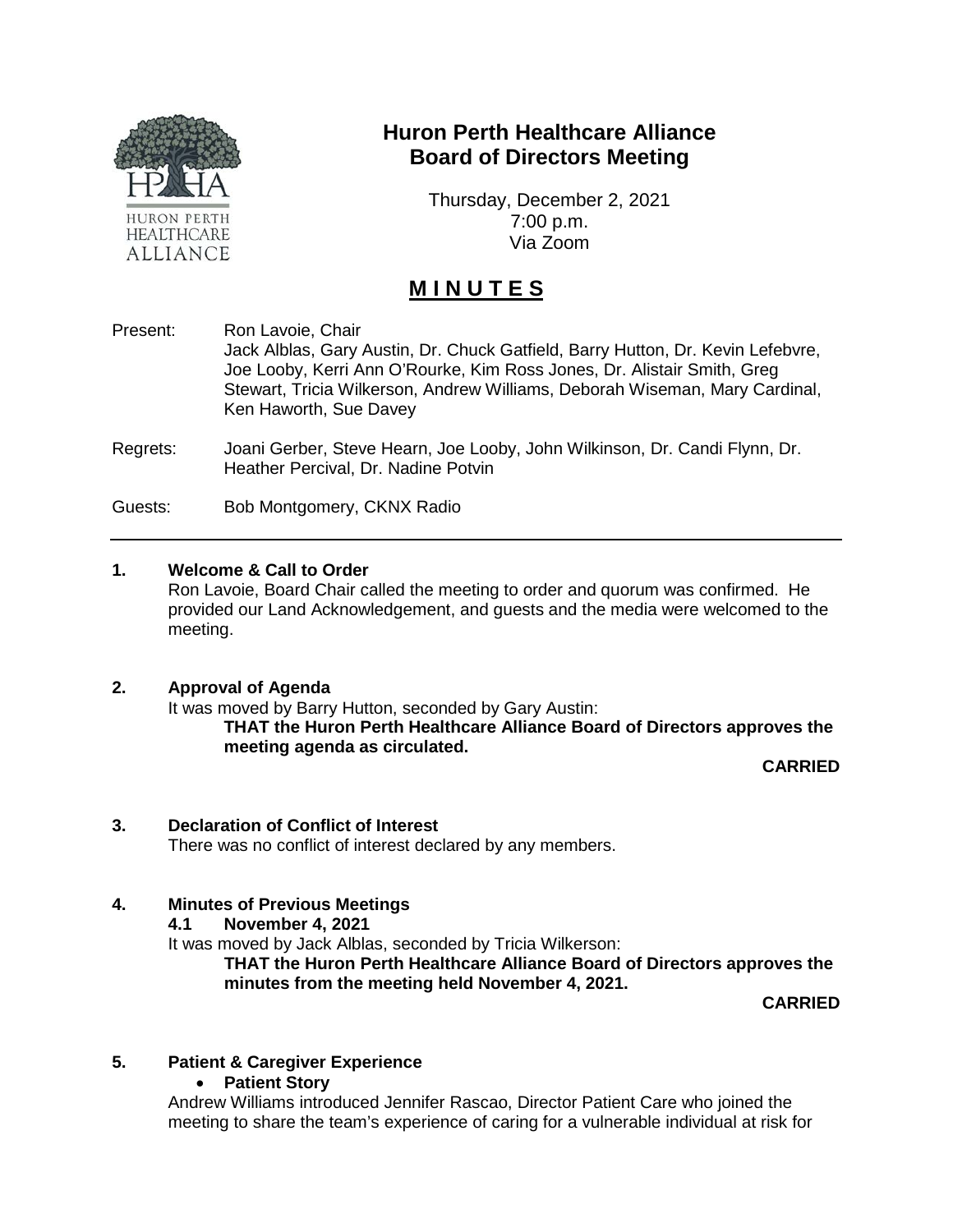homelessness and the ethical dilemmas faced during this client's journey through the system. She explained how the collaborative efforts through system partnerships (hospital, police, EMS, social services, etc.) continued to respond to the needs of, care for and provide options for this individual for more than a year. The team was recognized for their professionalism in providing patient centred care for this individual and there was discussion about this difficult case. Gaps in the system exist in supporting the vulnerable and these individuals often turn to the healthcare system for non-acute needs since they have nowhere else to go. The impact of social determinants of health and population health needs to be a priority, ensuring that investments strengthen the system to support those we are here to care for.

## **6. Board Education**

## • **Recruitment & Retention – Staff & Professional Staff**

Presented by: Laurie Roberts, Corporate Lead Medical Staff

Mary Cardinal, Vice President, People & Chief Quality Executive Laurie and Mary shared a presentation that is attached the meeting minutes.

#### Professional Staff:

Recruitment has been successful as a number of new Family/Emergency Medicine and Speciality physicians have been brought on board over the past year. A number of these individuals were recruited following their residency due to their positive experiences during their placements. Collaboration efforts, modes of advertising and Ministry Programs and Services tapped into were shared. Retention strategies focus on social, wellness and education opportunities. The credentialing process was explained, highlighting the processes undertaken to include review of physician applications for privileges, committee reviews, recommendation to the Board and appointment to the professional staff, following the processes outlined in the HPHA Professional Staff Bylaws, policies and Rules & Regulations. Physician evaluation processes were outlined as well.

#### Staff:

Recruitment is extremely busy as the HPHA continues to experience a high number of vacancies and positons being filled by both internal and external applicants. Difficult to fill positons were highlighted and it was noted that there have been a number of retirements and temporary positions recruited/hired this year. Retention strategies include opportunities to increase staff capacity and mirroring the efforts of Laurie's Professional Staff recruitment strategies, and building relationships across the four sites. Hiring a Corporate Lead Recruiter role is being considered. As HPHA continues to compete with other healthcare organizations across the province for limited health human resources, focus is on developing strategies internally and externally to include working with the Huron Perth & Area Ontario Health Team partners and municipal partners to optimize and promote HPHA as an employer of choice and promote Huron Perth as a place to work and live.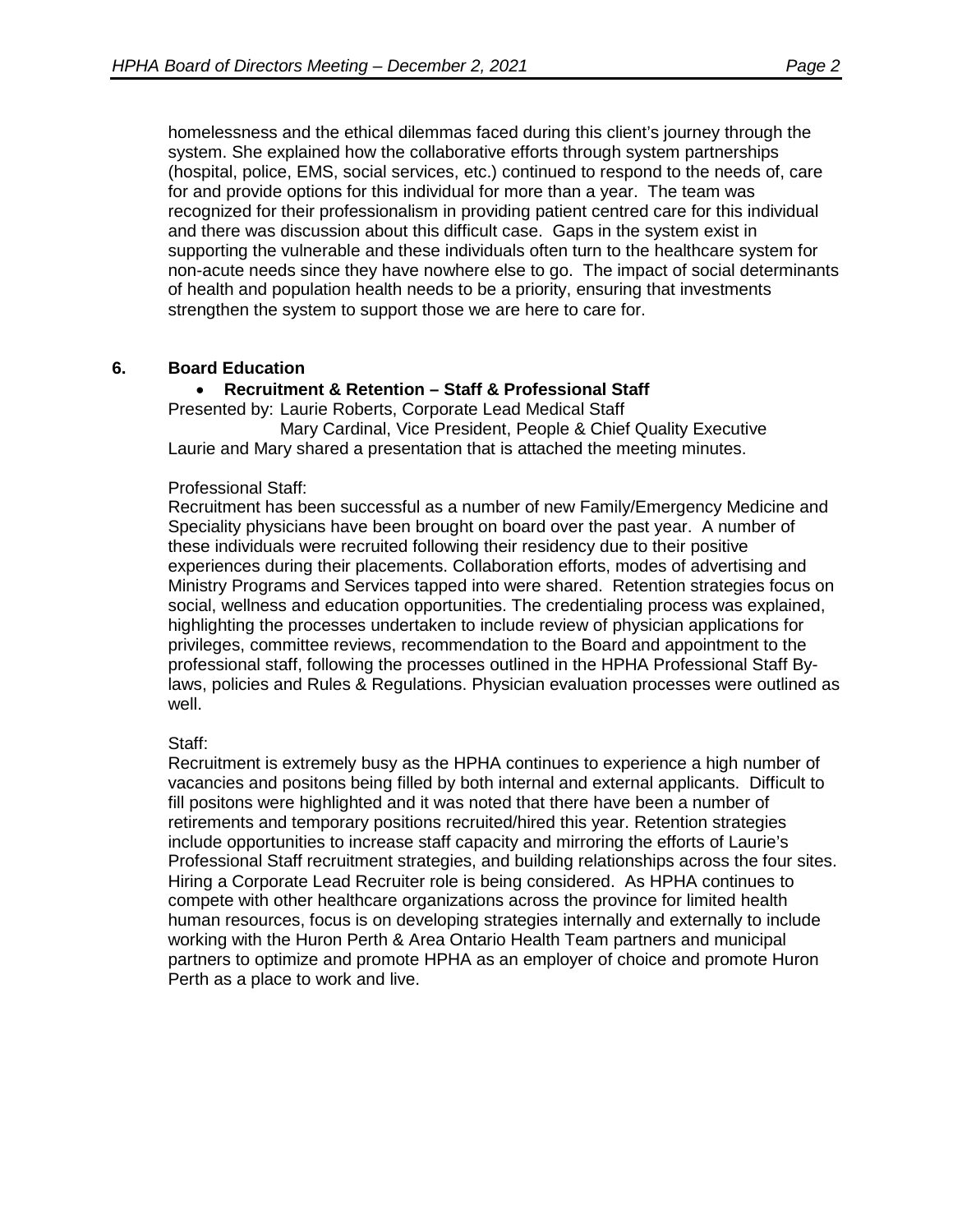# **7. Consent Agenda**

It was moved by Kim Ross Jones, seconded by Tricia Wilkerson:

**THAT the Huron Perth Healthcare Alliance Board of Directors approves the November 4, 2021 Consent Agenda that included reports from the:**

- **Chief Nursing Executive**
- **President & Chief Executive Officer**
- **Alliance Chief of Staff**

**CARRIED**

There was discussion about the impact of the pandemic on staff and physician wellness, noted as an organizational priority.

## **8. Governance**

# **8.1 Board Committee Reports**

## **8.1.1 Local Advisory Committees**

## Clinton Public Hospital

Greg Stewart presented the report from the meeting held on November  $17<sup>th</sup>$  for informational purposes. The Committee received detailed reports on quarterly site activity, facilities projects and funding received for these projects. The Foundation fundraising events were highlighted in the report, and the Auxiliary "Gift of Light" tree lighting was held November 26<sup>th</sup> without public attendance at the event.

#### St. Marys Memorial Hospital

The St. Marys Local Advisory Committee met on November 16<sup>th</sup> and the report was presented by Kim Ross Jones for informational purposes. The St. Marys Healthcare Foundation has launched their campaign for the Patient Room Refresh Renewal Project and has raised \$500K so far, in addition to the \$2M accounted for.

#### Seaforth Community Hospital

The Seaforth Local Advisory Committee met on November 17<sup>th</sup> and Kerri Ann O'Rourke presented the report for informational purposes. The Committee reviewed the site specific activity and received reports to include an update on facilities projects and the funding associated with these. The Foundation continues to hold monthly 50/50 draws.

#### Stratford General Hospital

Jack Alblas presented the detailed report from meeting held November 19<sup>th</sup> that was included in the agenda package. The committee received the site specific activity report and ALC (alternate level of care) volumes continue to contribute to the occupancy issues at the Stratford Site. The Volunteers of Stratford General Hospital are gradually returning to the hospital, and the Foundation's "In Our Hands" Campaign has generated \$15.1M in cash and pledges towards their goal.

#### **8.1.2 Quality Committee**

Kim Ross Jones presented the meeting highlights from the meeting held November 24<sup>th</sup>. The Huron Perth Healthcare Alliance will be preparing a Quality Improvement Plan (QIP) for 2022/2023 and participate in a collaborative QIP with the Huron Perth & Area Ontario Health Team (HPA-OHT). Submissions are due in April and will come through the Board for approval. The HPHA will participate with other organizations in a joint Accreditation Survey with partners of the HPA-OHT on 2023. Kim thanked and expressed her